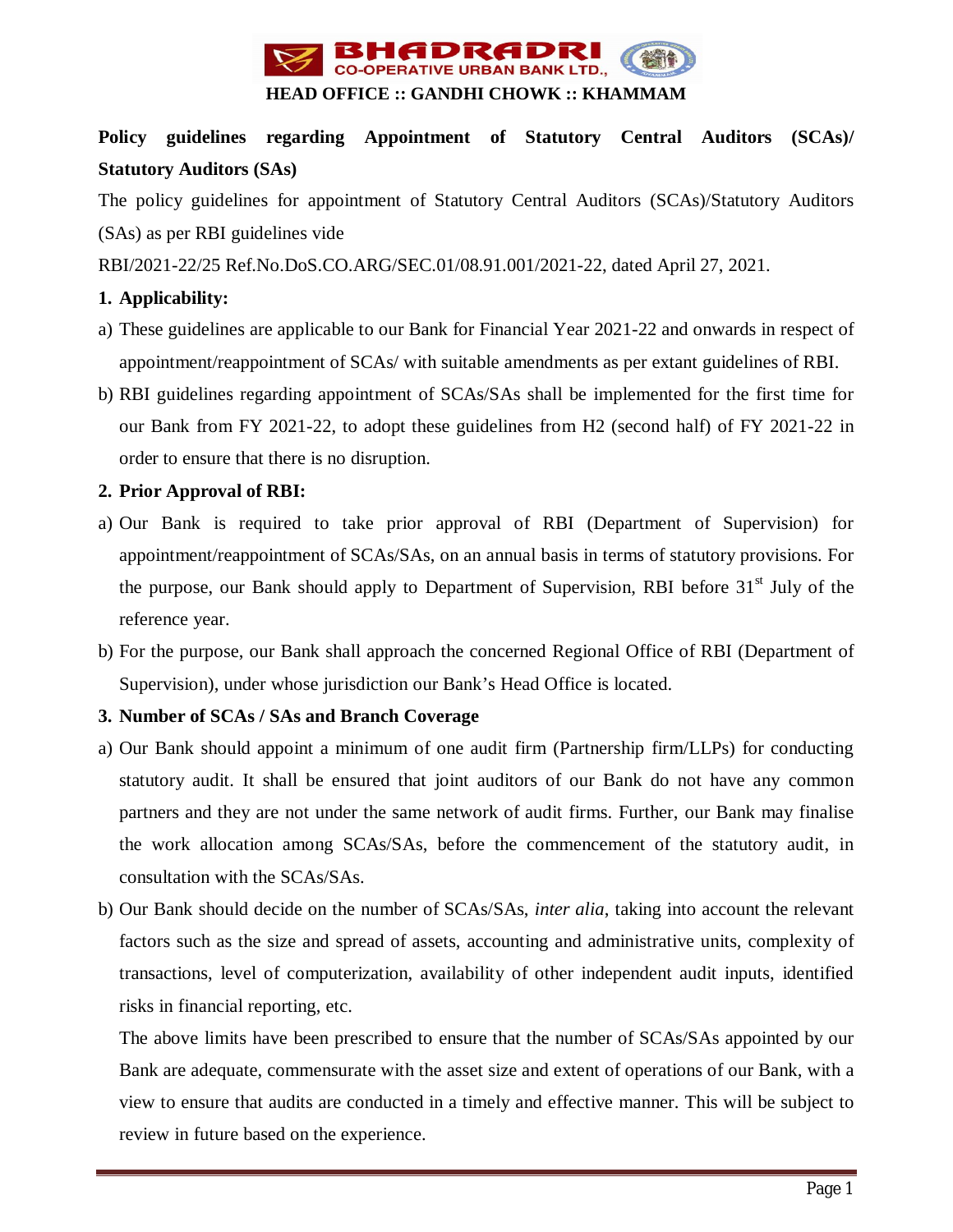

**HEAD OFFICE :: GANDHI CHOWK :: KHAMMAM**

# **4. Eligibility Criteria of Auditors**

Our Bank is required to appoint audit firm(s) as its  $SCA(s)/SA(s)$  fulfilling the eligibility norms as prescribed below:

# **A. Basic Eligibility**

| <b>Asset Size of</b><br><b>Entity as on 31st</b><br><b>March of</b><br><b>Previous Year</b> | Minimum No. of<br><b>Full-Time</b><br>partners (FTPs)<br>associated with<br>the firm for a<br>period of at least<br>three $(3)$ years | Out of total FTPs,<br><b>Minimum No. of Fellow</b><br><b>Chartered Accountant</b><br>(FCA) Partners<br>associated with the firm<br>for a period of at least<br>three $(3)$ years | <b>Minimum</b><br>No. of years<br>of Audit<br><b>Experience</b><br>of the firm | <b>Minimum</b><br>No. of<br><b>Professional</b><br>staff |
|---------------------------------------------------------------------------------------------|---------------------------------------------------------------------------------------------------------------------------------------|----------------------------------------------------------------------------------------------------------------------------------------------------------------------------------|--------------------------------------------------------------------------------|----------------------------------------------------------|
| Upto ₹1,000 crore                                                                           | 2 (Note 1)                                                                                                                            |                                                                                                                                                                                  | 6 (Note 3)                                                                     | 8 (Note 4)                                               |

**Note 1:** There should be at least one-year continuous association of partners with the firm for shortlisting for considering them as full time partners.

# **Note 2: CISA/ISA Qualification**

Our Bank's asset size is below ₹ 1,000 crore, there is no minimum requirement in this regard. However, our Bank may give priority to firms with full time partners or full time CAs having CISA/ISA qualification. There should be at least one-year continuous association of Paid CAs with CISA/ISA qualification with the firm for shortlisting for considering them as Paid CAs with CISA/ISA qualification for the purpose.

# **Note 3: Audit Experience**

Audit experience shall mean experience of the audit firm as Statutory Central/Branch Auditor of Commercial Banks (excluding RRBs)/ UCBs/NBFCs/ AIFIs. In case of merger and demerger of audit firms, merger effect will be given after 2 years of merger while demerger will be effected immediately for this purpose.

**Note 4: Professional Staff –** Professional staff includes audit and article clerks with knowledge of book-keeping and accountancy and who are engaged in on-site audits but excludes typists/stenos/computer operators/ secretaries/ subordinate staff, etc. There should be at least oneyear continuous association of professional staff with the firm for shortlisting for considering them as professional staff for the purpose.

# **B. Additional Consideration**

(i) The audit firm, proposed to be appointed as SCAs/SAs for our Bank, should be duly qualified for appointment as auditor of a company in terms of Section 141 of the Companies Act, 2013.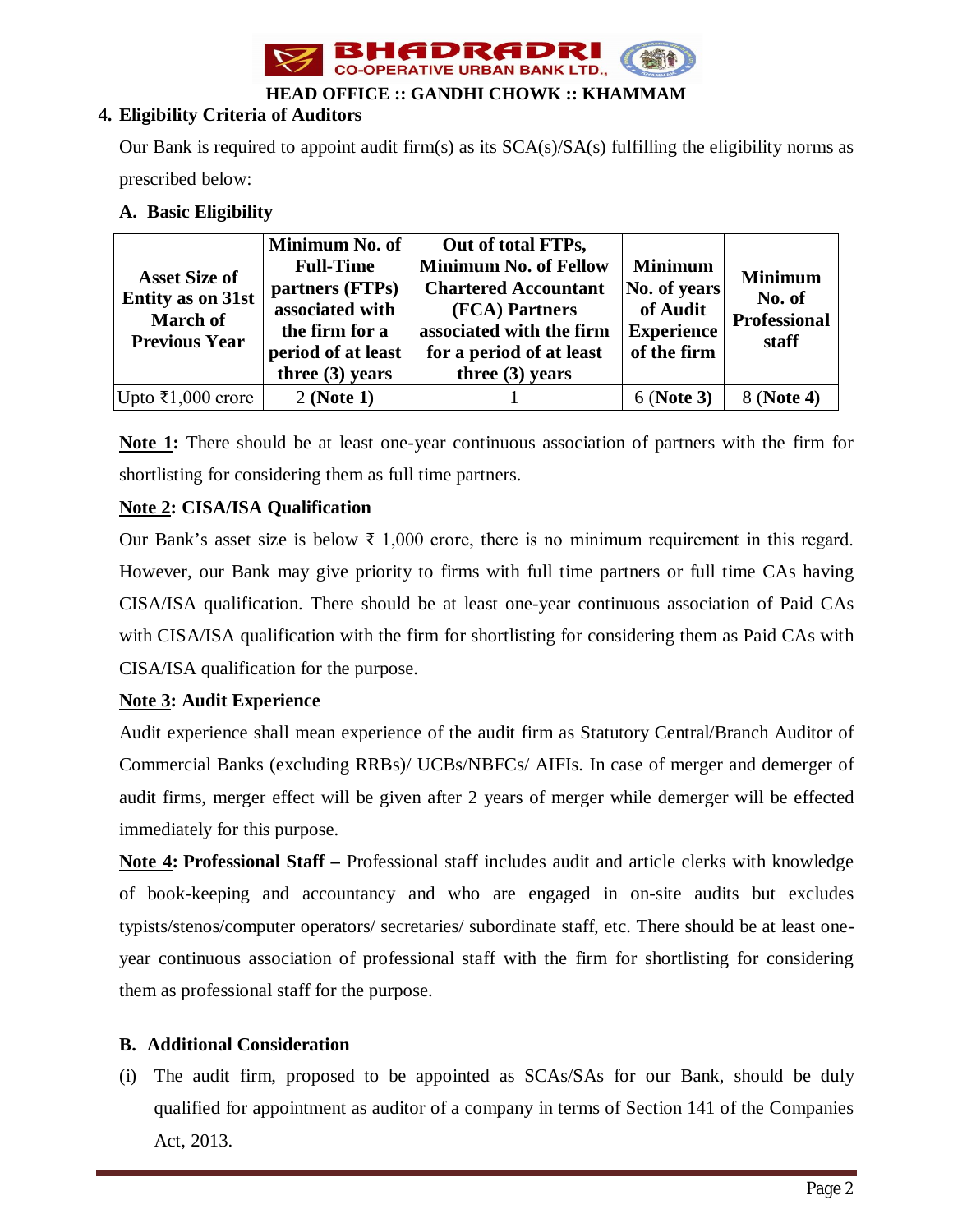

- (ii) The audit firm should not be under debarment by any Government Agency, National Financial Reporting Authority (NFRA), the Institute of Chartered Accountants of India (ICAI), RBI or Other Financial Regulators.
- (iii) Our Bank shall ensure that appointment of SCAs/SAs is in line with the ICAI's Code of Ethics/any other such standards adopted and does not give rise to any conflict of interest.
- (iv) Further, if any partner of a Chartered Accountant firm is a director in our bank, the said firm shall not be appointed as SCA/SA of any of the group entities\* of our bank.

*\* For the purpose of this policy as per RBI circular, Group entities shall mean two or more entities related to each other through any of the following relationships, viz. Subsidiary – parent (defined in terms of AS 21), Joint venture (defined in terms of AS 27), Associate (defined in terms of AS 23), Promoter-promotee [as provided in the SEBI (Acquisition of Shares and Takeover) Regulations, 1997] for listed companies, a related party (defined in terms of AS 18), Common brand name, and investment in equity shares of 20% and above.* 

(v) For our bank, the SA of the firm should have a fair knowledge of the functioning of the cooperative sector and shall preferably have working knowledge of the language of the state in which our Bank/branch of the bank is located.

#### **C. Continued Compliance with basic eligibility criteria**

In case any audit firm (after appointment) does not comply with any of the eligibility norms (on account of resignation, death etc. of any of the partners, employees, action by Government Agencies, NFRA, ICAI, RBI, other Financial Regulators, etc.), it may promptly approach our bank with full details. Further, the audit firm shall take all necessary steps to become eligible within a reasonable time and in any case, the audit firm should be complying with the above norms before commencement of Annual Statutory Audit for Financial Year ending 31<sup>st</sup> March and till the completion of annual audit.

In case of any extraordinary circumstance after the commencement of audit, like death of one or more partners, employees, etc., which makes the firm ineligible with respect to any of the eligibility norms, RBI will have the discretion to allow the concerned audit firm to complete the audit, as a special case.

#### **5. Independence of Auditors**

a) The Board of Directors shall monitor and assess the independence of the auditors. Any concerns in this regard may be flagged by the Board to the concerned SSM/RO of RBI.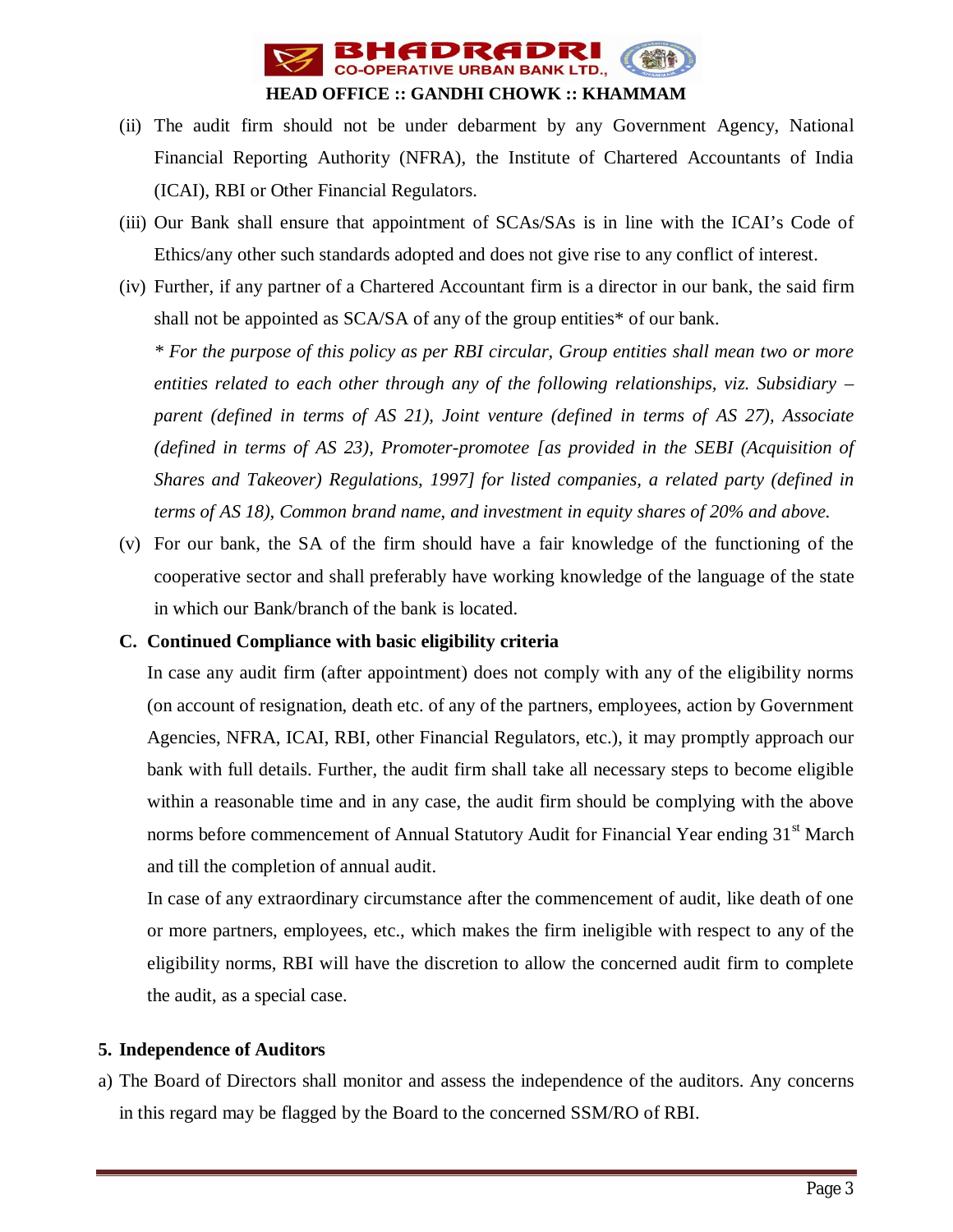

# **HEAD OFFICE :: GANDHI CHOWK :: KHAMMAM**

b) In case of any concern with the Management of our bank such as non-availability of information/non-cooperation by the Management, which may hamper the audit process, the SCAs/SAs shall approach the Board\*/ACB of our bank, under intimation to the concerned SSM/RO of RBI.

*\* Board shall be directly approached only when ACB is non-existent in the Entity or the auditors notice a matter of concern involving any member of the ACB.* 

- c) Concurrent auditors of our bank should not be considered for appointment as SCAs/SAs of our bank. The audit of our bank and any entity with large exposure\* to our bank for the same reference year should also be explicitly factored in while assessing independence of the auditor. *\* As defined in RBI instructions on 'Large Exposures Framework'*
- d) The time gap between any non-audit works (services mentioned at Section 144 of Companies Act, 2013, Internal assignments, special assignments, etc.) by the SCAs/SAs for our bank or any audit/non-audit works for its group should be at least one year, before or after its appointment as SCAs/SAs. However, during the tenure as SCA/SA, an audit firm may provide such services to the concerned which may not normally result in a conflict of interest\*, and our bank may take decision in this regard, in consultation with the Board/ACB.

*\* A conflict would not normally be created in the case of the following special assignments (indicative list):*

*(i) Tax audit, tax representation and advice on taxation maters. (ii) Audit of interim financial statements. (iii) Certificates required to be issued by the statutory auditor in compliance with statutory or regulatory requirements. (iv) Reporting on financial information or segments thereof.*

e) The restrictions as detailed in para 5 (c) and 5 (d) above, should also apply to an audit firm under the same network\* of audit firms or any other audit firm having common partners.

*\* As defined in Rule 6(3) of the Companies (Audit & Auditors) Rules, 2014*

#### **6. Professional Standards of SCAs/SAs**

- a) The SCAs/SAs shall be strictly guided by the relevant professional standards in discharge of their audit responsibilities with highest diligence.
- b) The Board\*/ACB of our bank shall review the performance of SCAs/SAs on an annual basis. Any serious lapses/negligence in audit responsibilities or conduct issues on part of the SCAs/SAs or any other matter considered as relevant shall be reported to RBI within two months from completion of the annual audit. Such reports should be sent with the approval/recommendation of the Board/ACB, with the full details of the audit firm.

*\* Board shall review the performance of SCAs/SAs in case ACB is non-existent in the Entity.*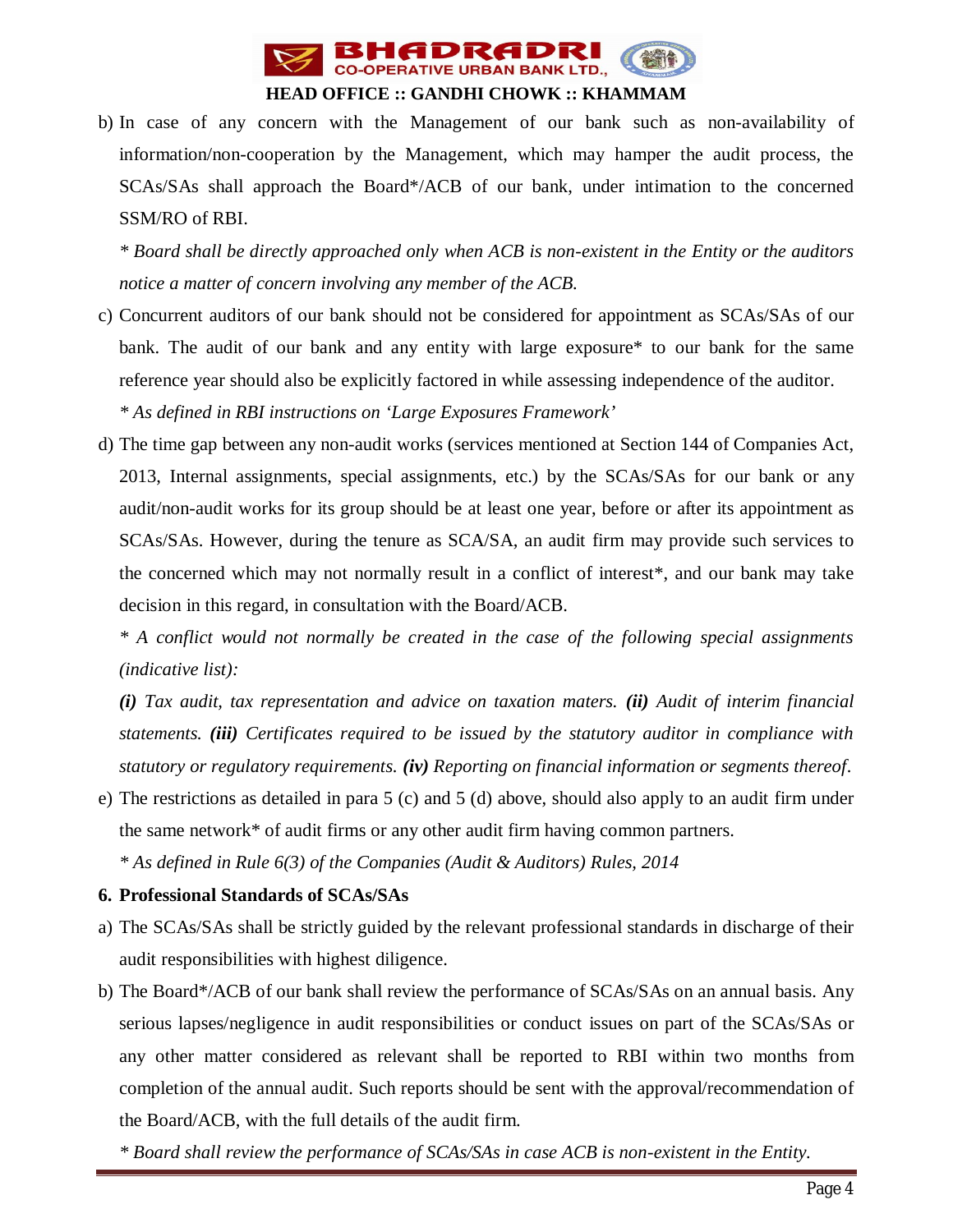

c) In the event of lapses in carrying out audit assignments resulting in misstatement of our bank's financial statements, and any violations/lapses vis-à-vis the RBI's directions/guidelines regarding the role and responsibilities of the SCAs/SAs in relation to our banj, the SCAs/SAs would be liable to be dealt with suitably under the relevant statutory/regulatory framework.

### **7. Tenure and Rotation**

a) In order to protect the independence of the auditors/audit firms, our bank will have to appoint the SCAs/SAs for a continuous period of three years\*, subject to the firms satisfying the eligibility norms each year. Our bank can remove the audit firms during the above period only with the prior approval of the concerned office of RBI (Department of Supervision), as applicable for prior approval for appointment, as mentioned at 2 (b) above or Para 3.2 of the above referred circular.

*\* the audit firms which have already completed tenure of 1 year or 2 years with our bank may be permitted to complete the balance tenure only, i.e. 2 years and 1 year respectively, if they fulfill the eligibility norms on an annual basis.*

b) An audit firm would not be eligible for reappointment in our bank for six years (two tenures) after completion of full or part of one term of the audit tenure\*.

*\* In case an audit firm has conducted audit of our bank for part-tenure (1 year or 2 years) and then not appointed for remainder tenure, they also would not be eligible for reappointment in our bank for six years from completion of part-tenure.*

c) Shared/Sub-contracted audit by any other/associate audit firm under the same network of audit firms is not permissible. The incoming audit firm shall not be eligible if such audit firm is associated with the outgoing auditor or audit firm under the same network of audit firms.

#### **8. Audit Fees and Expenses**

- a) The audit fees for SCAs/SAs of the Entities shall be reasonable and commensurate with the scope and coverage of audit, size and spread of assets, accounting and administrative units, complexity of transactions, level of computerization, identified risks in financial reporting, etc.
- b) The Board/ACB of our bank shall make recommendation to the competent authority as per the relevant statutory/regulatory instructions for fixing audit fees of SCAs/SAs.

# **9. Statutory Audit Policy and Appointment Procedure**

a) This constitutes the Approved Policy to be hosted on our bank's official website/public domain and formulate necessary procedure thereunder to be followed for appointment of SCAs/SAs. Apart from conforming to all relevant statutory/regulatory requirements in addition to these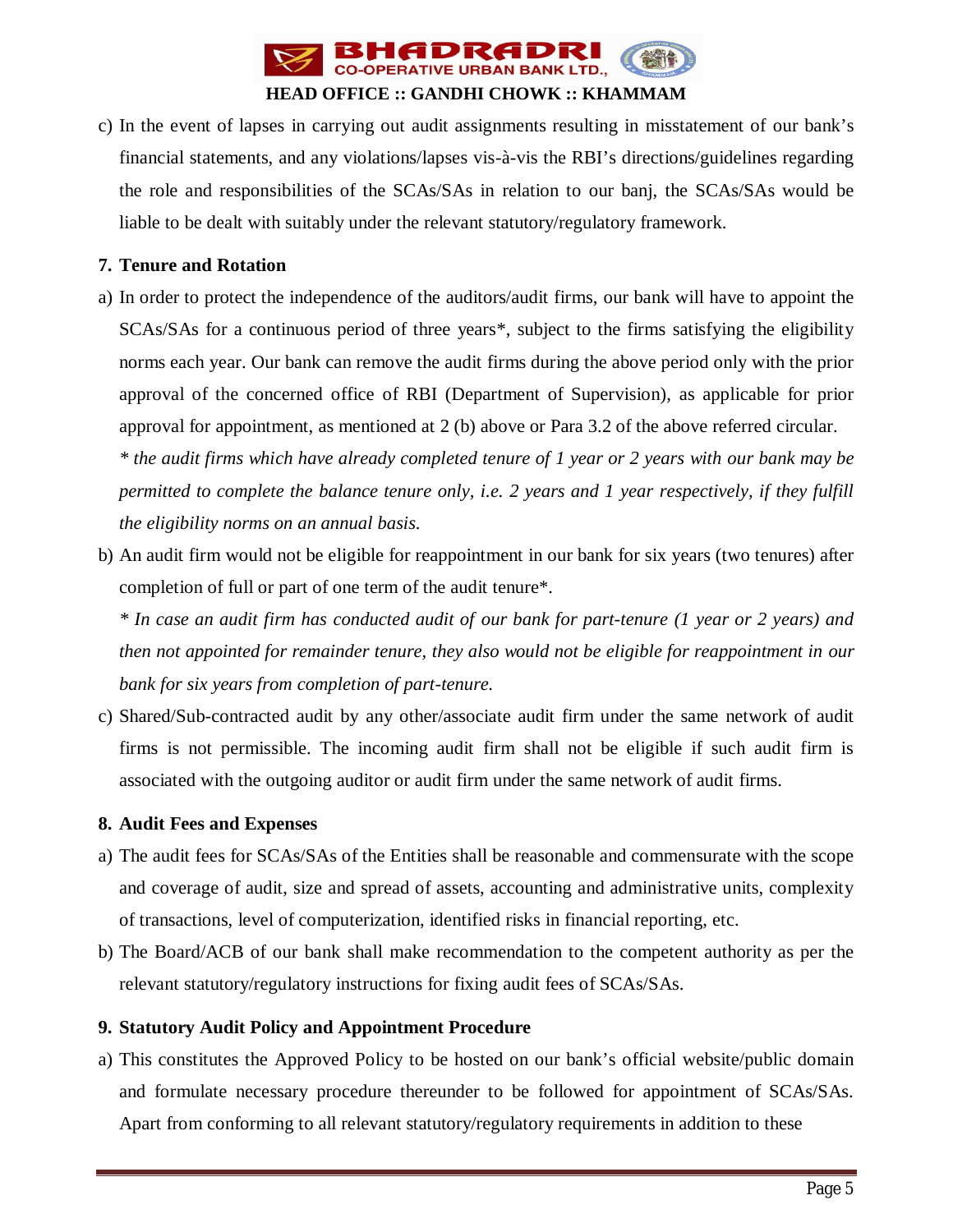

instructions, this should afford necessary transparency and objectivity for most key aspects of this important assurance function.

b) Guidelines on minimum procedural requirements are as follows:

#### **9.1 Procedure for Appointment of SCAs/SAs**

- a) Our bank shall shortlist minimum of 2 audit firms for every vacancy of SCAs/SAs so that even if firm at first preference is found to be ineligible/refuses appointment by RBI, the firm at second preference can be appointed by RBI and the process of appointment of SCAs/SAs does not get delayed. However, in case of reappointment of SCAs/SAs by our bank till completion of tenure of continuous term of 3 years, there would not be any requirement of shortlisting and sending names of multiple audit firms to RBI while seeking approval to appointment.
- b) The bank shall place the name of shortlisted audit firms, in order of preference, before the Board for selection as SCA/SA. Upon selection of SCAs/SAs by the bank in consultation with the Board and verifying their compliance with the eligibility norms prescribed by RBI, our bank shall seek RBI's prior approval for appointment of SCAs/SAs.
- c) Our bank shall obtain a certificate, along with relevant information as per **Form B**, from the audit firm(s) proposed to be appointed as SCAs/SAs by our bank to the effect that the audit firm(s) complies with all the eligibility norms prescribed by RBI for the purpose. Such certificate should be signed by the main partner/s of the audit firm proposed for appointment of SCAs/SAs of our bank, under the seal of the said audit firm.

#### **FORM B**

# **Eligibility Certificate from (Name and Firm Registration Number of the firm)**

**A. Particulars of the firm:**

| <b>Asset Size of</b><br><b>Entity</b> as on<br>31st March of<br><b>Previous Year</b>     | <b>Number of Full-</b><br>Time partners<br>(FTPs)<br>associated* with<br>the firm for a<br>period of three $(3)$<br>years | Out of total<br><b>FTPs, Number</b><br>of FCA<br><b>Partners</b><br>associated with<br>the firm for a<br>period of three<br>$(3)$ years | <b>Number of</b><br><b>Full Time</b><br><b>Partners/Paid</b><br>CAs with<br><b>CISA/ISA</b><br><b>Qualification</b> | Number of<br><b>Years of</b><br><b>Audit</b><br>Experience# | <b>Number of</b><br><b>Professional</b><br>staff |  |  |  |  |
|------------------------------------------------------------------------------------------|---------------------------------------------------------------------------------------------------------------------------|-----------------------------------------------------------------------------------------------------------------------------------------|---------------------------------------------------------------------------------------------------------------------|-------------------------------------------------------------|--------------------------------------------------|--|--|--|--|
|                                                                                          |                                                                                                                           |                                                                                                                                         |                                                                                                                     |                                                             |                                                  |  |  |  |  |
| *Exclusively associated in case of all Commercial Banks (excluding RRBs), and UCBs/NBFCs |                                                                                                                           |                                                                                                                                         |                                                                                                                     |                                                             |                                                  |  |  |  |  |
| with asset size of more than $\bar{\tau}$ 1,000 crore                                    |                                                                                                                           |                                                                                                                                         |                                                                                                                     |                                                             |                                                  |  |  |  |  |
| #Details may be furnished separately for experience as SCAs/SAs and SBAs                 |                                                                                                                           |                                                                                                                                         |                                                                                                                     |                                                             |                                                  |  |  |  |  |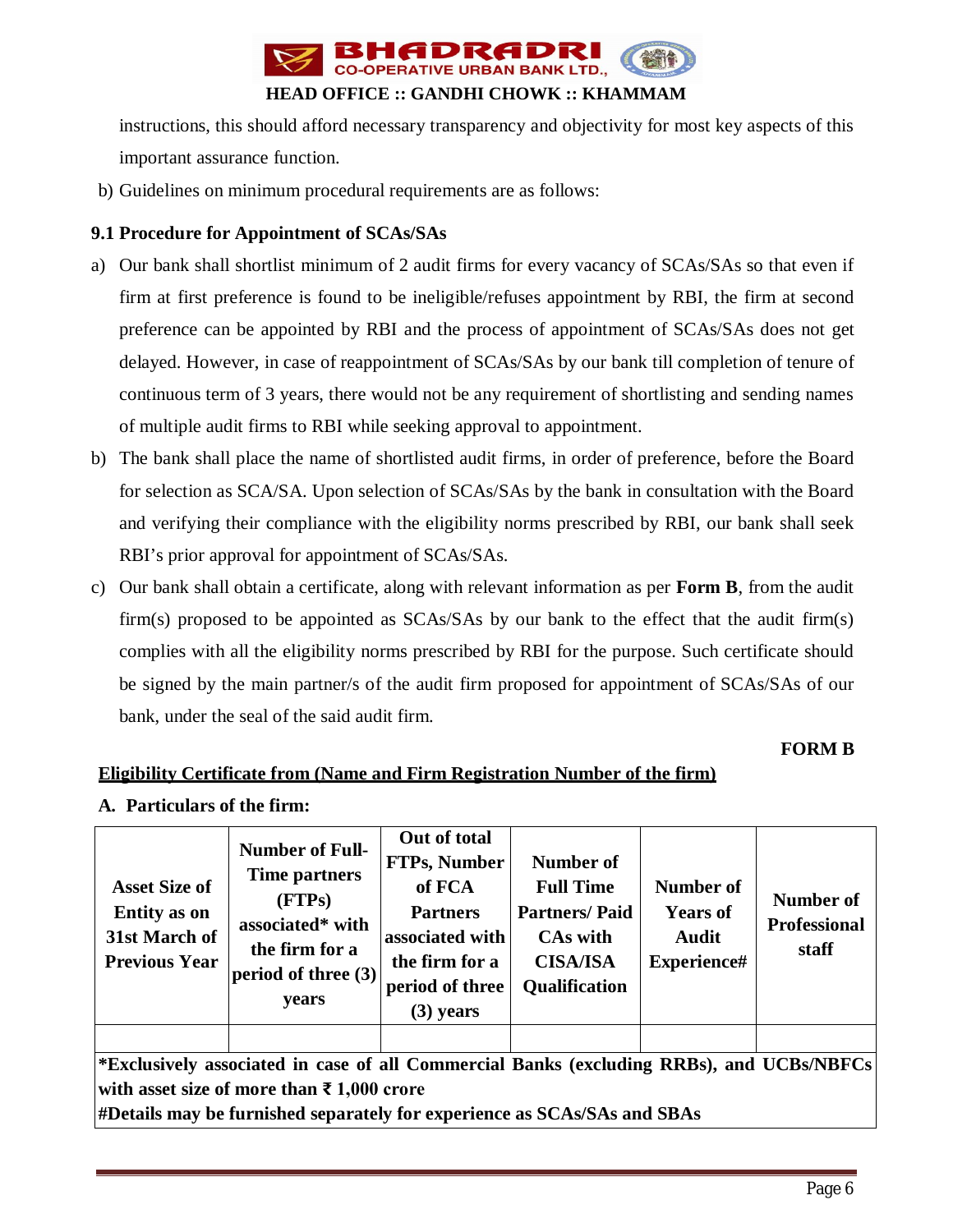

## **B. Additional Information:**

- i. Copy of Constitution Certificate.
- ii. Whether the firm is a member of any network of audit firms or any partner of the firm is a partner in any other audit firm? If yes, details thereof.
- iii. Whether the firm has been appointed as SCA/SA by any other Commercial Bank (excluding RRBs) and/or All India Financial Institution (AIFI)/RBI/NBFC/UCB in the present financial year? If yes, details thereof.
- iv. Whether the firm has been debarred from taking up audit assignments by any regulator/Government agency? If yes, details thereof.
- v. Details of disciplinary proceedings etc. against firm by any Financial Regulator/Government agency during last three years, both closed and pending.

# **C. Declaration from the firm**

The firm complies with all eligibility norms prescribed by RBI regarding appointment of SCAs/SAs of Commercial Banks (excluding RRBs)/UCBs/NBFCs (as applicable). It is certified that neither I nor any of our partners / members of my / their families (family will include besides spouse, only children, parents, brothers, sisters or any of them who are wholly or mainly dependent on the Chartered Accountants) or the firm / company in which I am / theyare partners / directors<sup>15</sup> have been declared as wilful defaulter by any bank / financial institution.

It is confirmed that the information provided above is true and correct.

Signature of the Partner (Name of the Partner) Date:

*<sup>15</sup> For the purpose of this declaration, the credit facilities availed by companies where the partner of a firm has been appointed as non-executive director in a professional capacity having no financial interest shall not be included.*

d) Our bank shall verify the compliance of audit firm(s) to the eligibility norms prescribed by RBI for the purpose and after being satisfied of their eligibility, recommend the names along with a certificate, in the format as per **Form C**, stating that the audit firm(s) proposed to be appointed as SCA/SA by them comply with all eligibility norms prescribed by RBI for the purpose.